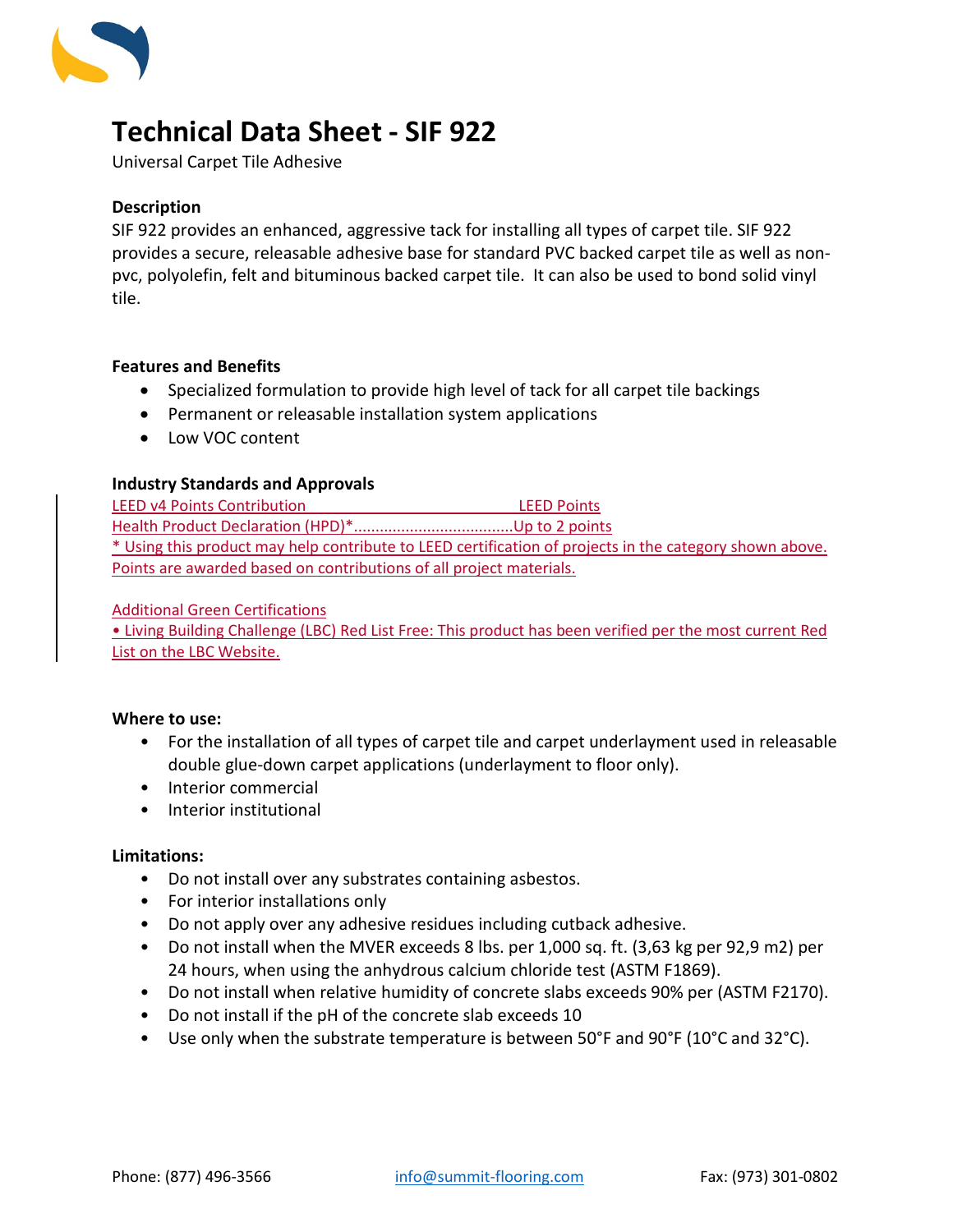

# **Suitable Substrates:**

- Exterior-grade plywood, Group 1, CC type
- Other approved wood underlayments (per manufacturer recommendations)
- Concrete and properly prepared cement terrazzo
- Cement-based self-leveling underlayments and patching compounds
- Embossing levelers applied over existing, properly prepared and fully bonded ceramic tile and sheet vinyl
- A single layer of properly prepared, fully bonded vinyl composition tile (VCT)
- Properly prepared and primed gypsum underlayments that meet the requirements for compressive strength according to ASTM F2419

Consult Summit International's Technical Services Department for installation recommendations regarding substrates and conditions not listed.

## **Surface Preparation:**

- All substrates must be structurally sound, dry, solid and stable.
- Substrate should be clean and free of dust, dirt, oil, grease, paint, curing agents, concrete sealers, loosely bonded toppings, loose particles, old adhesive residues, and any other substance or condition that may prevent or reduce adhesion. All surfaces must be level, even, flat and smooth.

#### **Mixing:**

Note: Choose all appropriate safety equipment before use. Refer to Safety Data Sheet (SDS) for more information.

Ready to use; no mixing is necessary.

#### Product Application:

Read all installation instructions thoroughly before installation. Install flooring in strict accordance with flooring manufacturer's written instructions.

- 1. Select the appropriate notched trowel (see "Approximate Product Coverage" section).
- 2. Spread the adhesive evenly over the subfloor, keeping the trowel at a 45° angle.
- 3. Roll flooring with the recommended-weight roller across the width and length of the flooring surface.

#### Cleanup:

- Promptly clean any adhesive smudges from the flooring material's surface with water while the adhesive is still fresh/wet.
- Clean tools with water while the adhesive is still fresh/ wet. Clean with mineral spirits once dried. Use caution with mineral spirits, which may be harmful to some materials.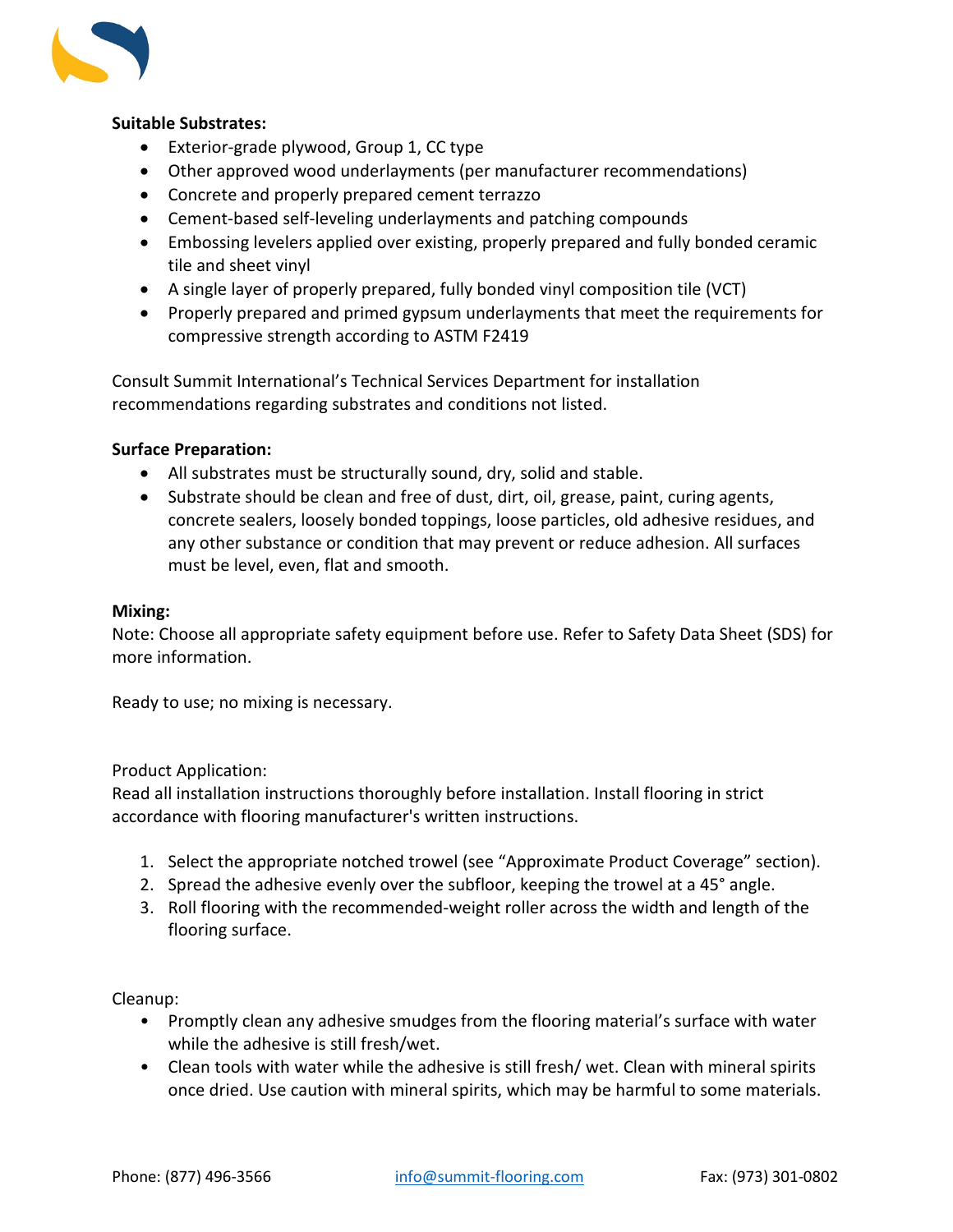

Product Performance Properties

| Laboratory Tests                          | Results                                        |
|-------------------------------------------|------------------------------------------------|
| Polymer type                              | Acrylic polymer                                |
| Percent solids                            | 40% to 60%                                     |
| VOCs (Rule #1168 of California's SCAQMD)  | $<$ 40 g per L                                 |
| VOCs (Section 01350 of California's CDPH) | Passed                                         |
| pH                                        | $6$ to 9                                       |
| Density                                   | 8.3 lbs. per U.S. gal. 1.0 g per ml            |
| Color                                     | Off-white                                      |
| Shelf life                                | 1 year when stored in original packaging at    |
|                                           | 73°F (23°C)                                    |
| Storage conditions                        | 40°F to 100°F (4°C to 38°C)                    |
| Flash point                               | (ASTM D56) > 212°F (100°C)                     |
| Protect from traffic                      | 24 hours for light traffic, 72 hours for heavy |
|                                           | traffic                                        |

Protect containers from freezing in transit and storage. Provide for heated storage on site and deliver all materials at least 24 hours before work begins.

Application Table

| Application                        | <b>Characteristics over Porous Substrates</b>                          |                                                                  |  |
|------------------------------------|------------------------------------------------------------------------|------------------------------------------------------------------|--|
|                                    | Flash Timet                                                            | Working Time <sup>++</sup>                                       |  |
| Smooth-backed vinyl carpet<br>tile | 0 (permanent bond); 30<br>minutes or until dry<br>(pressure-sensitive) | 15 minutes (permanent<br>bond); 8 hours (pressure-<br>sensitive) |  |
| Rough-backed vinyl products        | 0 (permanent bond); 30<br>minutes or until dry<br>(pressure-sensitive) | 15 minutes (permanent<br>bond); 8 hours (pressure-<br>sensitive) |  |

| Application                        | <b>Characteristics over Non-Porous Substrates</b> |                              |  |
|------------------------------------|---------------------------------------------------|------------------------------|--|
|                                    | Flash Time <sup>+</sup>                           | Working Time <sup>++</sup>   |  |
| Smooth-backed vinyl carpet<br>tile | 30 minutes or until dry<br>(pressure-sensitive)   | 8 hours (pressure-sensitive) |  |
| Rough-backed vinyl products        | 30 minutes or until dry<br>(pressure-sensitive)   | 8 hours (pressure-sensitive) |  |

† Flash time is the waiting time required before installing flooring.

†† Working time is the window of time for the adhesive to accept flooring.